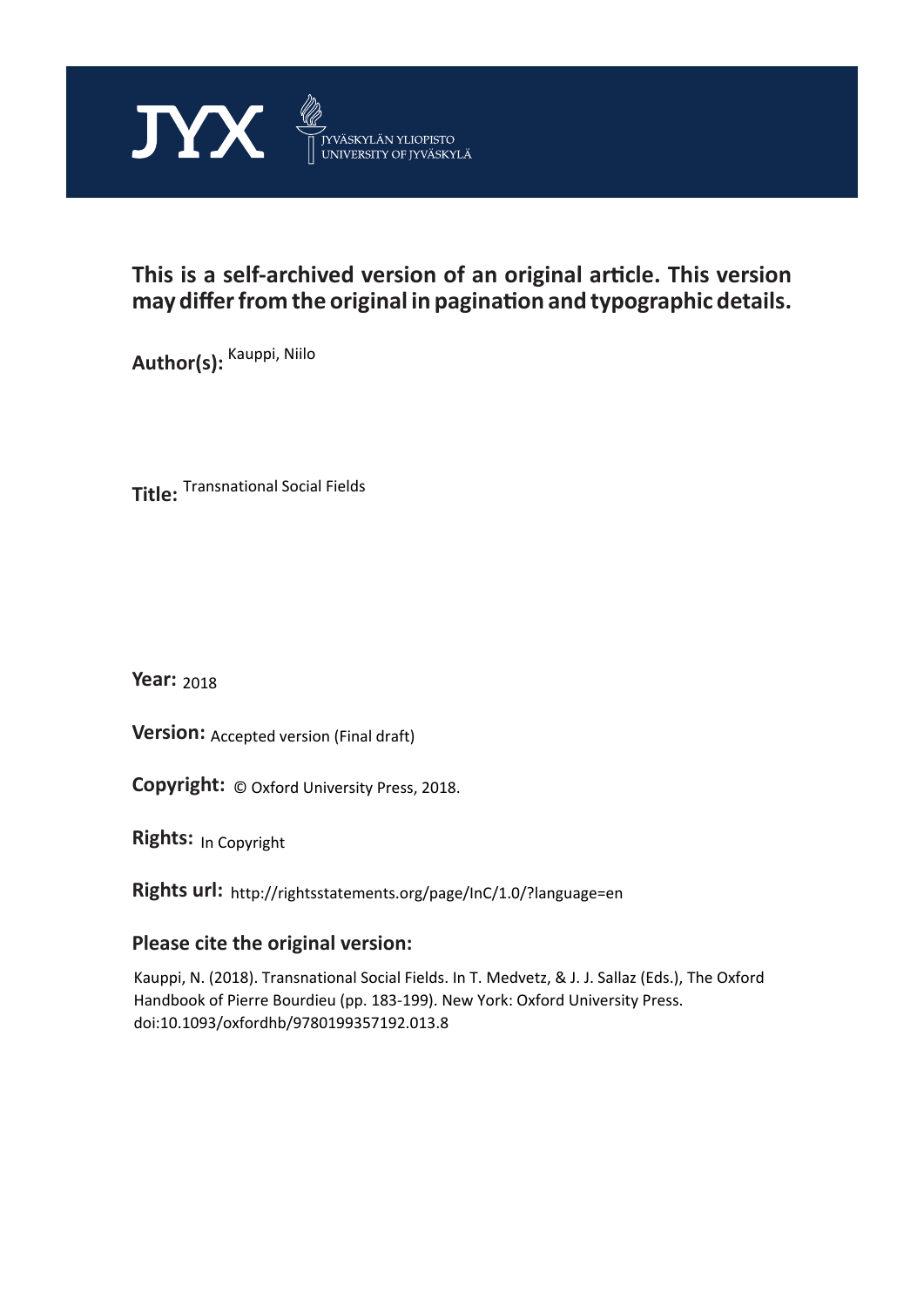#### Producing Transnational Social Fields<sup>1</sup>

Taking as its starting point field theory (see for instance Bourdieu 1982, Bourdieu and Wacquant 1990) and Bourdieu's critique of neoliberal reason (2000), this chapter develops a political sociology approach to the study of the evolving relationship between the redistribution of resources and the structuration of social spaces beyond the nationstate. It is not possible to document the full impact of Bourdieu's work on research in transnationalization processes. Instead, this presentation will first discuss general features of transnational social fields and then move to an examination of the European Parliament as an empirical case that illustrates this approach.

The work of Bourdieu has provided a source of inspiration for numerous English- and French-language studies on transnationalization processes (see for instance Beauvallet and Michon 2010, Bigo 2013, Büttner and Mau 2014, Cohen 2013, Dezalay and Garth 2013, Favell and Guiraudon 2010, Georgakakis 2012, Häkli and Kallio 2014, Kauppi 2005, Kauppi and Madsen 2013, Kull 2014, Kunz 2013, Landorff 2016, Madsen 2011a, Mudge and Vauchez 2012, Sallaz 2006, Sending 2009). The approach developed here is not a theory in the strict sense of the term but rather an instrument in a process of scientific rationalization that attempts to make sense out of reality. In this perspective the object of this approach, transnational social fields form the social infrastructure of globalization processes. They are historical constructions, subjected to a double historicity: the development of the position of the scholar or observer and the development of the objects that she tries to elucidate in relation to other objects. Transnational social fields enable to highlight through controlled contextualization certain structural aspects that are crucial to sociologically understand the structuration of resources and spaces that cross nation-state borders. These structural aspects are both material and symbolic, that is they combine social interactional elements with symbolic aspects, empirical dimensions with an intellectualist or idealist dimension. The scholar constructs the structures on the basis of empirical materials, but the structures themselves are not directly visible. Metaphorically speaking these form the lines that the scholar draws to connect the perceived points. This is the main difference between (linguistic) structuralism and more traditional empirical definitions of structures and sociological realism. The concept of field provides a tool for controlled contextual analysis (for a presentation see for instance Bourdieu and Passeron 1989).

A social phenomenon never develops disconnected from other social phenomena. For this reason analysis has to be relational and involve the contexts of the existence of social phenomena. Research cannot isolate itself to either a macro- or micro-level, but has to combine these levels to a meso-level study (see Sartori 1970, 1053 for a similar point). Globalization's structural aspects do not exist 'out there' as such but are products of the construction of reality by the researcher, of the interaction between the researcher, her tools of analysis, and the objects under study. But this interaction does not take place disconnected from the rest of the world. The autonomy of the research cannot be absolute and calls for a reflexive approach. In a broad sense of the term the activity of the scholar is political both in terms of the links it has with other social activities (the political, the economic) and in relation to the more specific sectors of activity as an academic (for instance disciplinary relationships). The value of these

<sup>1</sup> I would like to thank David Swartz for numerous constructive comments.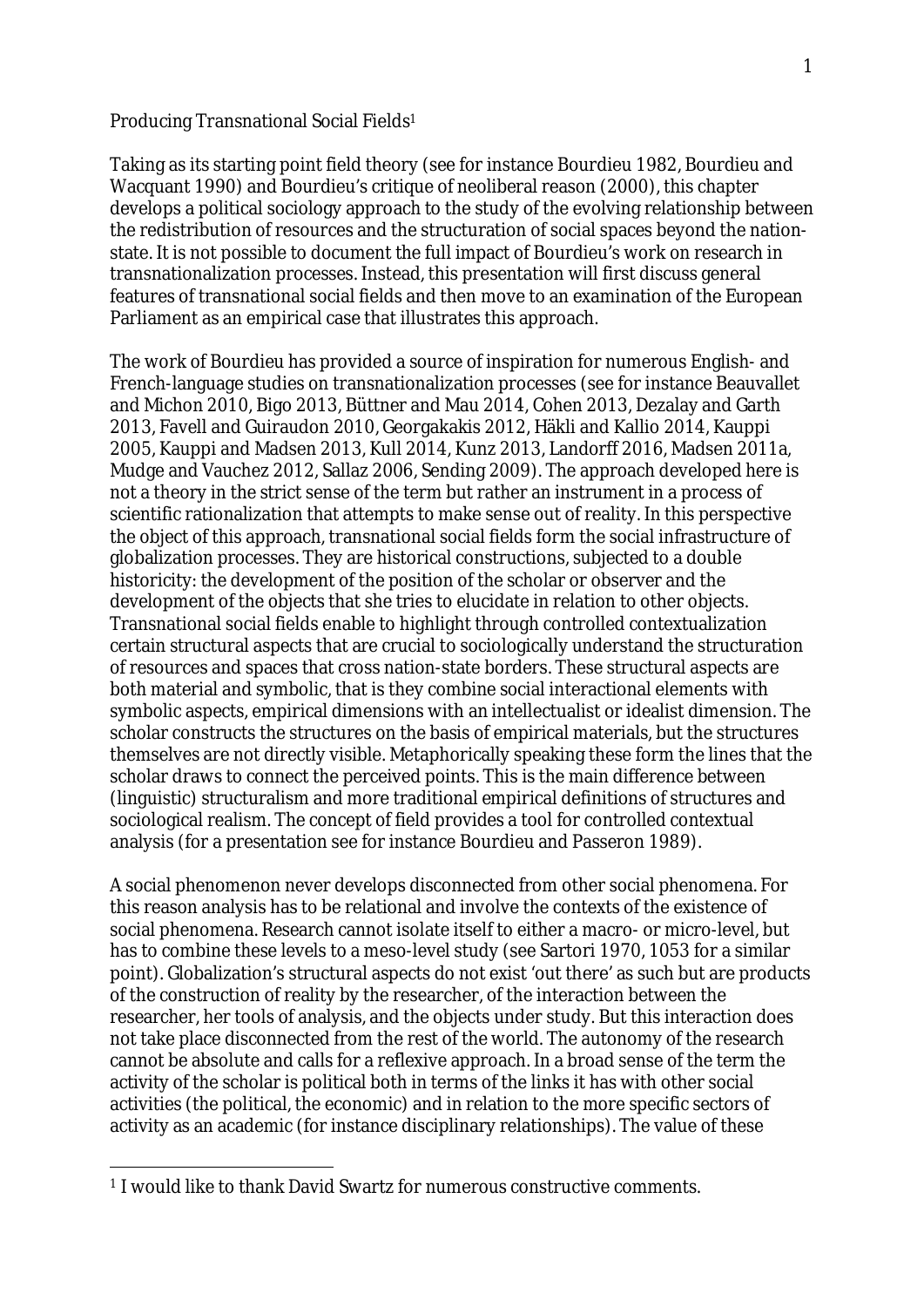sociological constructions is dependent on the scholarly quality of the results they produce and on their use in academia and beyond (performative force).

### Transnationalism

The state nobility (Bourdieu 1989a) is today more transnational than before. Technological developments in communications and transformations in the world economy have made transnational interactions a banal feature of modern life in many areas of social activity. Recent work on the transnational has grown out of the need to make sense of key aspects of politics. These include the growing social interactions between citizens and politicians in different national settings and mobility across borders, the structuration of various transnational spaces, the constitution of institutions and their impact on the denationalization of national political decisionmaking and the reinforcement of global governance (see for instance Levitt and Schiller 2004). However, despite these dramatic changes in the real world scholarly ontologies relative to politics have not kept up with these developments. In mainstream political science, concepts such as sovereignty and state autonomy are still central to any research on modern politics. In mainstream IR, national entities are still framed as relatively independent from one another and constituting the building blocks of the international. Political science and IR are still very much separate disciplines that are in competition with one another. Scholars are either political scientists focusing on the nation-state or IR scholars exploring interstate relationships. Given this disciplinary inertia alternative ontologies, often from disciplines such as economics and sociology, are seen as illegitimate curiosities that merely supplement established scholarly classifications. Drawing a new political map that would replace old maps is a scholarly uphill battle.

The purpose of this chapter is to break from this mould. Understanding the dramatic developments at the nation-state level and between nation-states requires a double operation of recontextualization from the national level to the transnational level and from an institutional or sectorial ('functional') level to a social level, as many nonsociological scholars do not consider institutions as necessarily being social. This recontextualisation requires localized and historically sensitive but theoretically informed empirical work. The national and the supranational will be fused in a transnational research perspective.

Transnationalism has emerged as a major alternative to traditional approaches stuck in the dialectics between the national and the international. Transnational history has already developed both in Europe and North America (an overview is provided in Iriye and Saunier 2009). Scholars working in the area of migration studies have adopted this perspective (Wimmer and Glick Schiller 2002), as have some sociologists of law (for recent work see Dezalay and Garth 2013, Madsen 2011b) and scholars of European integration (Mau 2010, Büttner and Mau 2014). At the moment there is exciting work on the transnational formation of IR theory (Guilhot 2011), on transnational professionals (Bigo 2013, Sending 2009), and in sociology some French language work on the international circulation of ideas (see Bourdieu's ground-breaking study 1990, also Sapiro 2008 and Heilbron et al. 2008).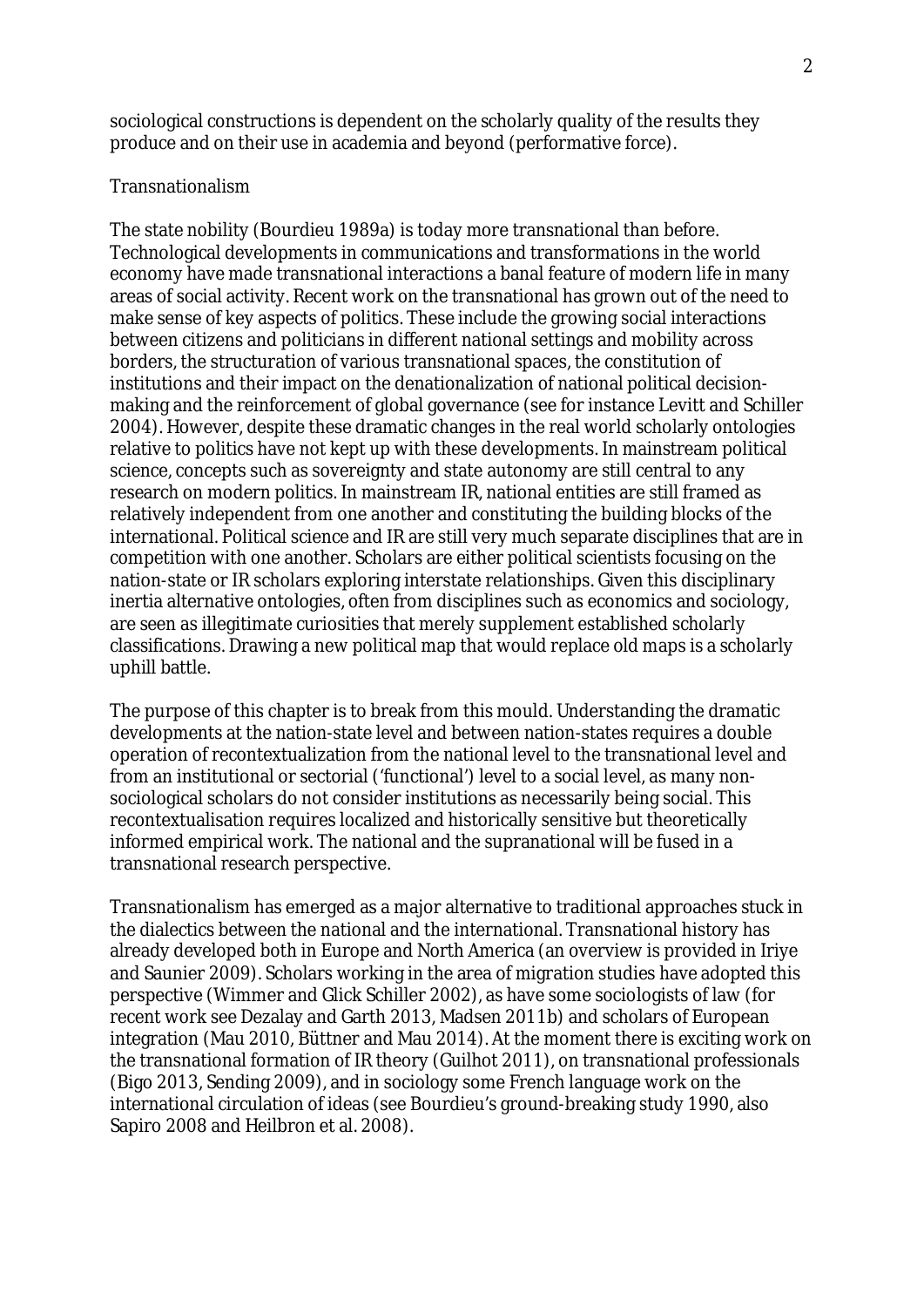A transnational approach seeks to overcome the divide between the 'inside', the nationstate, and the 'outside', the global, by focusing on the interplay between several national contexts. It focuses on aspects neglected by the canonized form of IR. The neglected objects of IR include interest representatives, social groups, nongovernmental organizations, and 'regular' individuals. But the national is not the opposite of the international any more than it is the opposite of the transnational. In other words, studying the transnational level does not mean dispensing with the national level. Rather, national levels are to varying degrees, which are to be determined empirically, transnationalized and thus take part in transnational transactions. In a way from the scholar's point of view transnational approach requires doing a double amount of work, at both national and supranational levels, compared to approaches that stay at one level. But there are clear differences in terms of how the concept of transnational is understood and how it is empirically constructed.

#### Social field analysis

In order to sociologically get a grip of transnational developments, the transnational dimension has to be supplemented with another scholarly approach, that of social fields. Already operationalized by social psychologist Kurt Lewin, today it is mostly known as having been developed by Pierre Bourdieu and his students (for an English-language presentation see Swartz 2013). In its most generic, essentially Weberian formulation, fields are relatively autonomous structured spaces where a variety of agents struggle for power. Established agents will try to maintain and even in crease their power, whereas novices will often put into question the legitimacy of dominant values. Fields can be political fields, involving those who do politics as a profession, institutions like political parties and parliaments, practices such as elections, and so on. An institution such as parliament can also be analyzed as a field, involving conventions, the structuration of positions and resources, strategies to maintain the status quo or subvert dominant values, the stratification of social resources, etc. They are historically formed. But in contrast to other field approaches (for instance Fligstein and McAdams 2012), the one developed explicitly in this tradition of structural constructivism (see Bourdieu 1989b, Ansart 1990, Kauppi 2013, Kull 2014, Landorff 2016, for a discussion of political sociology approaches see Zimmermann and Favell 2011) focuses on the social infrastructure of modern life. Social fields cannot be reduced to organisational structures (DiMaggio and Powell 1991) as they often encompass several institutional and organizational entities.

Like Weber or Marx, Bourdieu provides critical intellectual tools for a holistic analysis of power in the modern world. While Bourdieu's own studies have concentrated on France (or earlier on Algeria), since the second part of the 1990s scholars inspired by Bourdieu's work have applied and extended some of his ideas in the sociology of IR and especially of European regional integration (see for instance Favell and Guiraudon 2009). Pioneering Bourdieu-inspired sociological studies have concentrated on supranational institutionalization in a variety of transnational fields that cannot be reduced to international spaces, paving the way for a theoretical reflexion of the structuration of positions and resources beyond the nation state. This structuration refers to the organization of a social space around struggles for specific forms of power that involve actors occupying a hierarchy of positions with different kinds of resources and dispositions. The concept of field has been particularly useful in mapping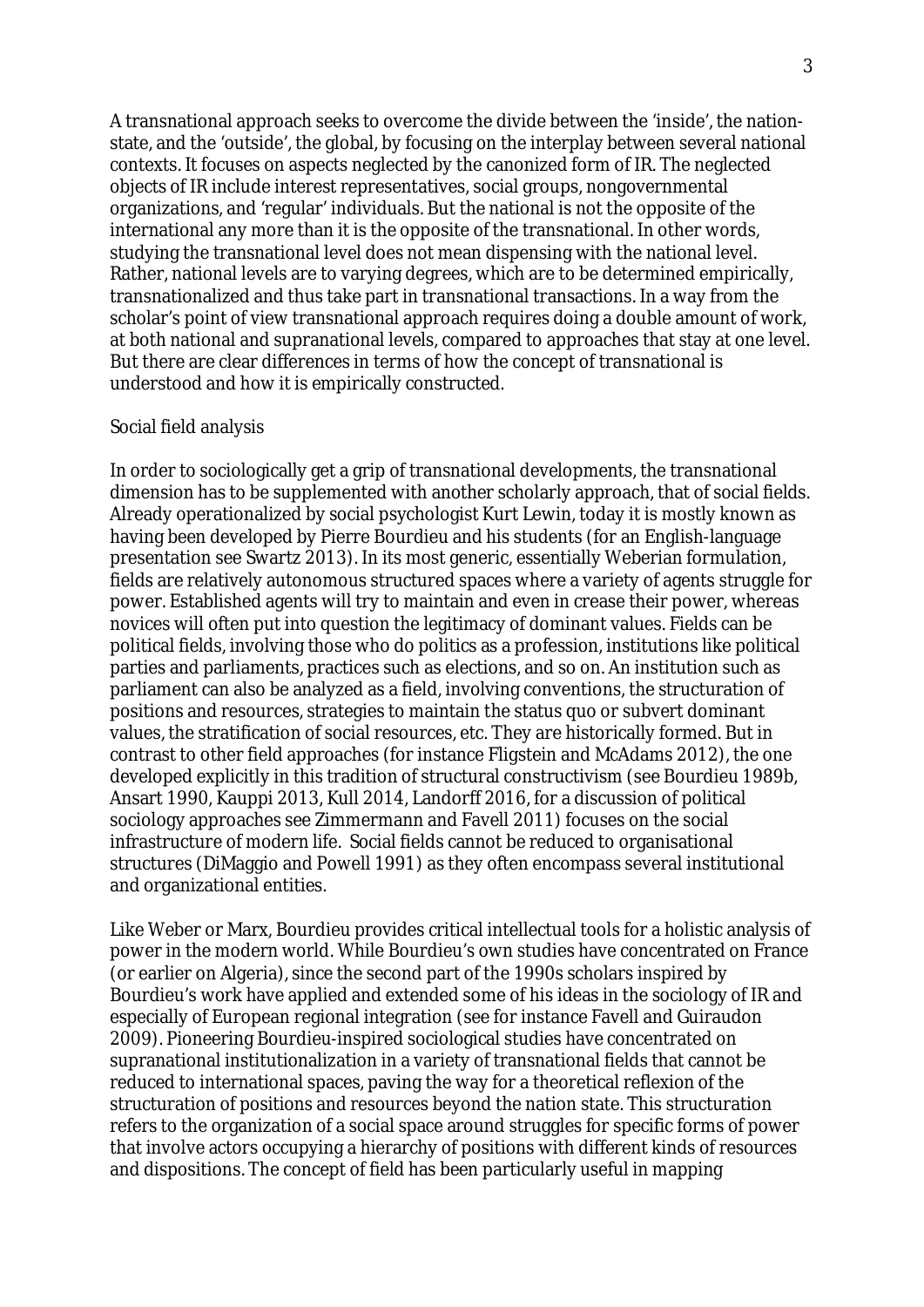transformations in power resources as it provides a non-normative basis for analysis of the social conditions of political action in radically transformed circumstances. But at the same time the uses of the term have been varied, thanks in part to the flexibility of the concept itself. Empirically, this extension of Bourdieu's approach has led to a reexamination of some tenets of Bourdieusian sociology: its reliance on static structures and its empirical focus on the nation-state framework (for a discussion of some of these points, see Daloz 2013). Scholars (see for instance Dezalay and Garth 2013) have introduced more dynamic elements: the changing power relationships between political institutions in transnational social fields, the increasing role of a variety of informal, transnational professional groups in policy-making, the embeddedness of regional integration in global economic and technological interconnections, and the deeper historical underpinnings of intra-European power relations between countries (colonial/non-colonial) and social classes.

In contrast to other field approaches such as organizational fields approach developed by American sociologists (DiMaggio and Powell 1991) or strategic action fields elaborated by European and American sociologists and political scientists (Schimmelfennig 2003, Fligstein and McAdam 2012), transnational fields in the structural constructivist sense are social fields, that is they are fundamentally based on interdependencies and power relationships that are not sectorial or institutional but social, that is involving actions, positions, resources, hierarchies and dispositions. Furthermore they are transnational, that is they are not confined to a relatively homogeneous national entity like France, and they can encompass several more established national and institutional contexts. Generally, they are less structured than fields at national or lower scalar levels. But they are not necessary weak fields (Mudge and Vauchez 2012) as opposed to strong fields. This formulation would bring us back to a static 'once and for all' structural framework. A more dynamic and nuanced approach is required that takes as its object the historically and locally variable strength of fields or of field effects and their process of structuration. This is because of historical and scholarly reasons: they are often historically more recent, less established and therefore have been less studied and less objectified by scholarly and lay discourses. Certain sectors of a field can be more structured than others at a specific point in time. From a processual perspective more structured means that some of the field's entities are more clearly differentiated from one another. For instance the dominant pole might be the object of more social control than the dominated pole. Social fields do not necessarily develop in a linear fashion from less structured to more structured either. They can also contract or expand. A case in point is the Eurozone as a social field. While it was in the beginning a zone of economic formal exchange its effects have spilled over to other social sectors such as external security especially for new member-states that share a border with Russia.

These ontological reorientations in terms of the transnational and the social need to be supplemented with an additional methodological principle, reflexivity (Bourdieu and Wacquant 1990). In contrast to other field approaches developed by North American scholars, the analysis of transnational social fields from a structural constructivist perspective requires mobilizing a sociology that does not confound the scholar's model of reality with reality itself. This means that transnational social fields are constructions, that is scholarly rationalizations that aim at making intelligible a question or problem that the scholar seeks to elucidate. These constructions should not be confused with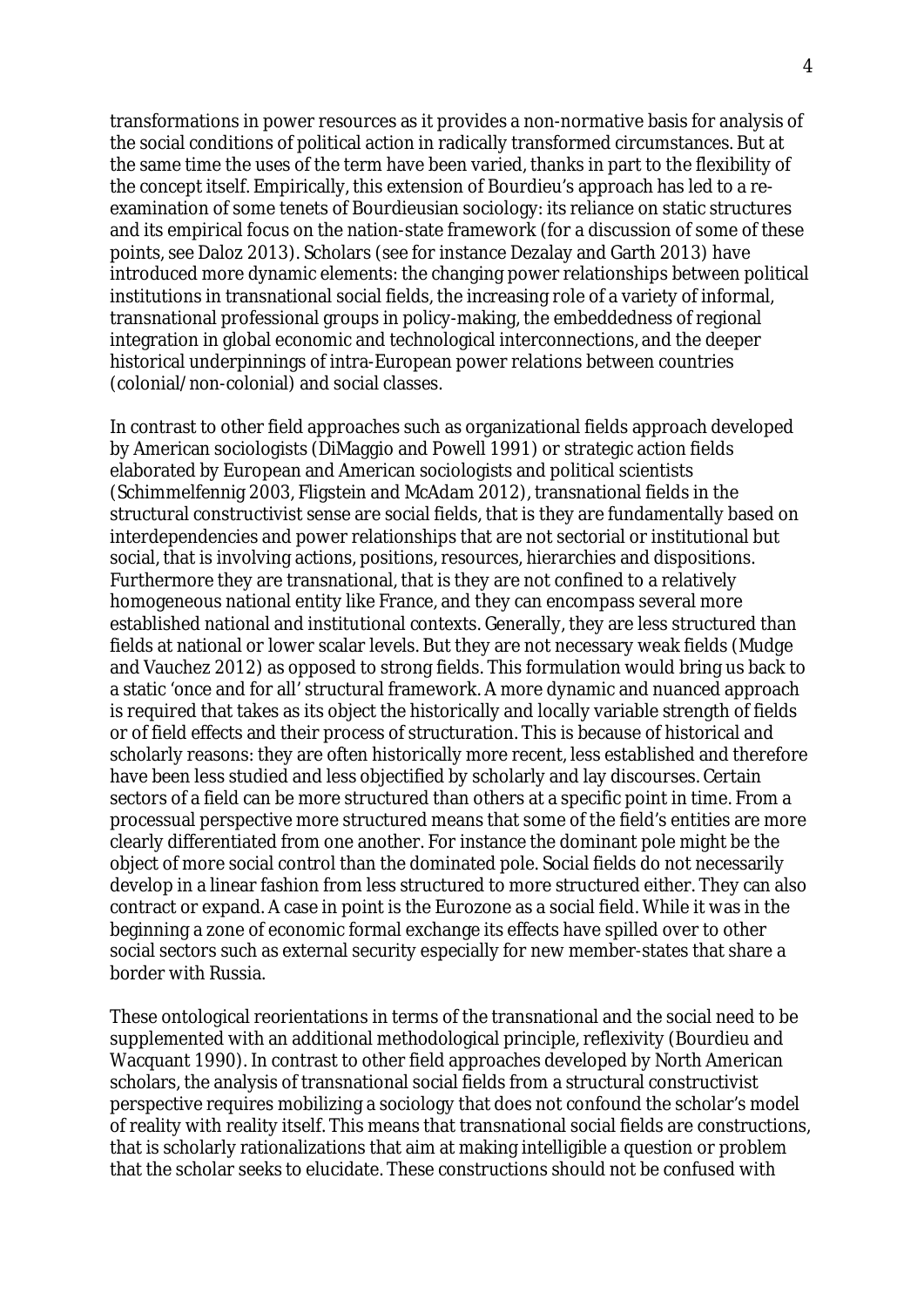'reality'. Constructions can never capture the whole of reality, which is always overdetermined. The rapport between the scholar (or the observer) and observed reality is not static but interactive. The choices the scholar makes can in part be understood in relation not only to broader social and cultural contexts such as the current processes of globalization but also to his/her professional habits, formation, position in academia, etc. These are obviously evolving, just like the objects of study are. Interactivity between these levels means also varying mutual influence. The knowledge produced by the scholar is not just a more or less accurate reflection of a pre-existing reality but also a statement that to varying degrees takes part in processes of social construction of reality. The performative effects of scholarly activity on 'reality' link it with developments outside the academic world, and especially the political world. In other words academic and non-academic action feed into one another, creating various forms of material and symbolic dependency and even symbiosis. EU –studies is a perfect contemporary example of this symbiosis between academia and politics (see for instance White 2003). In other words the transnational social fields that scholars are interested in are embedded in multiple institutional contexts. Actors involved in transnational transactions in various social worlds, including the academic world, contribute to the production of the object of their study, transnational fields. These transnational social fields are academic and non-academic co-productions. The aim of these considerations is not to lapse into relativism, but to provide ammunition for the development of better forms of objectivity.

The European Parliament as a Transnational Social Field

The European context has provided a 'natural' terrain for studies of transnational social fields. After two disastrous wars that started in Europe but became global, European elites engaged in a process of incremental integration that started in strategic areas like coal and steel production. Deepening European integration was seen as the solution to European devastation. European unification has been one of the success stories of the second part of the 20th century. Integration meant setting up new supranational spaces of interaction in key areas and the eventual creation of centres of political and economic power such as the European Commission and the European Central Bank, central institutions of what was to become the European Union (EU). Fundamentally, macrolevel regional integration depended on the historical formation of transnational social spaces or fields of varying force to foster interactions between agents from the formerly belligerent nations. This interaction ranged from the highest to the lowest level, from political and economic decision-makers and their neoliberal economic policies to miners, cleaners, housewives and families.

Since the 1950s, social scientific research on European integration has been dominated by legal, political science and economic approaches. A symbiosis between politics and research by social scientists developed. Seminal works such as those by Ernst B. Haas provided a rationalized history of integration and so-called evidence-based research results as well as theoretical concepts such as spill-over that were appropriated by scholars and politicians alike to plan their activities (Haas 1958). European integration has fundamentally been a political and scholarly co-production.

Bourdieu's field approach not only provides an alternative to basic textbooks on European regional integration and politics (see for instance Hix and Hoyland 2011) but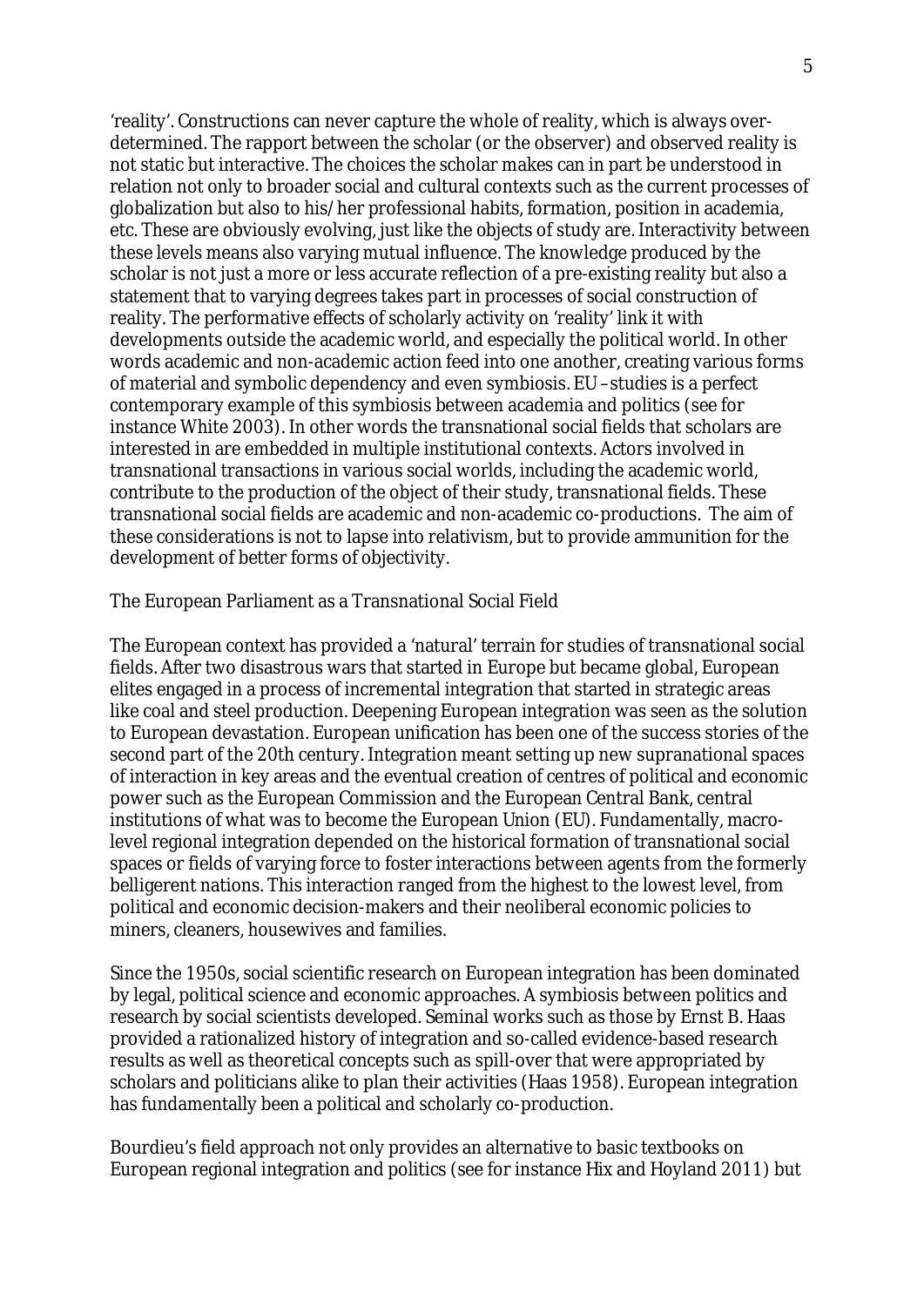also the tools to explore policy structures and processes of integration, in other words, the stratification and differentiation of power in certain social configurations (Cohen 2013, Kauppi 2005, see also Kauppi and Madsen 2013). Restricting the analysis of power structures that go beyond the nation-state to the institutional level prevents understanding the complexity of the transformations under way. These include the fact that boundaries are not always clear and often challenged and that political action takes place in spaces that combine several scalar levels. Institutions such as the European Parliament evolve in more or less stable contexts or environments that include other institutions such as the Council or the Commission in the traditional institutional triangle of the EU, but also national institutions such as Parliaments and governments, as well as more regional institutions as well events that structure political life, notably elections. From a social field approach all these form a multileveled political field, structured around two dimensions: the supranational/national and the political/technocratic. The dynamic topography that the multileveled political field forms has its own temporal rhythm, punctuated and structured by national and supranational elections and unforeseeable political and economic events such as the fall of the Soviet Union. The advantages of such a social field approach include a more nuanced analysis of political institutions such as the European Parliament (EP). It is simply not possible to understand the internal structuration of the European Parliament (EP) without taking into account national elections and government formation and more broadly interdependencies that go beyond institutional limits. And the reverse is true also, that is that national politics cannot be dissociated from European politics. As part of individual and collective political strategies, these determine the investment individual actors and political groups make to the European Parliament. These social configurations are not reducible to transnational institutional configurations. In other words the social networks in which individual actors such as MEPs (Member of the European Parliament) are embedded are not limited to the institutional setting of the European Parliament. Social configurations vary a great deal depending on the previous political and social experience of MEPs and can include NGOs (non-governmental organizations), media, business, academic institutions and so on (for a fine analysis see Landorff 2016). These social configurations will give indications on the social resources available to these actors. These social resources can be dependent on previous positions held in other fields, or to the existence of certain types of 'multipositionalities' (Boltanski 1973), that is of holding several political positions at the same time at regional, national and supranational levels. These available resources will give us clues on the political strategies that MEPs develop. They can be investments at the national level when the newly elected MEP uses his/her EP mandate to prepare for national elections for instance to the national parliament.

The example of the French *Front National* illustrates this use of the EP and the social configurations involved. According to Votewatch, an NGO (non-governmental organization) following parliamentary work in the EP funded partly by the Soros Foundation, the 3 *Front National* MEPs have not participated at all in the regular commission work in the EP since 2009. They have instead been present in the plenary sessions that take place once a month in Strasbourg, France, in contrast to the regular commission work in Brussels, Belgium where decisions are prepared. According to the statistics of Votewatch, Marine Le Pen, the president of the FN and MEP, has been quite inactive in her European parliamentary work. Marine Le Pen displays a participation in plenary votes of 65.6 per cent while the average is 83.3 per cent for all French MEPs.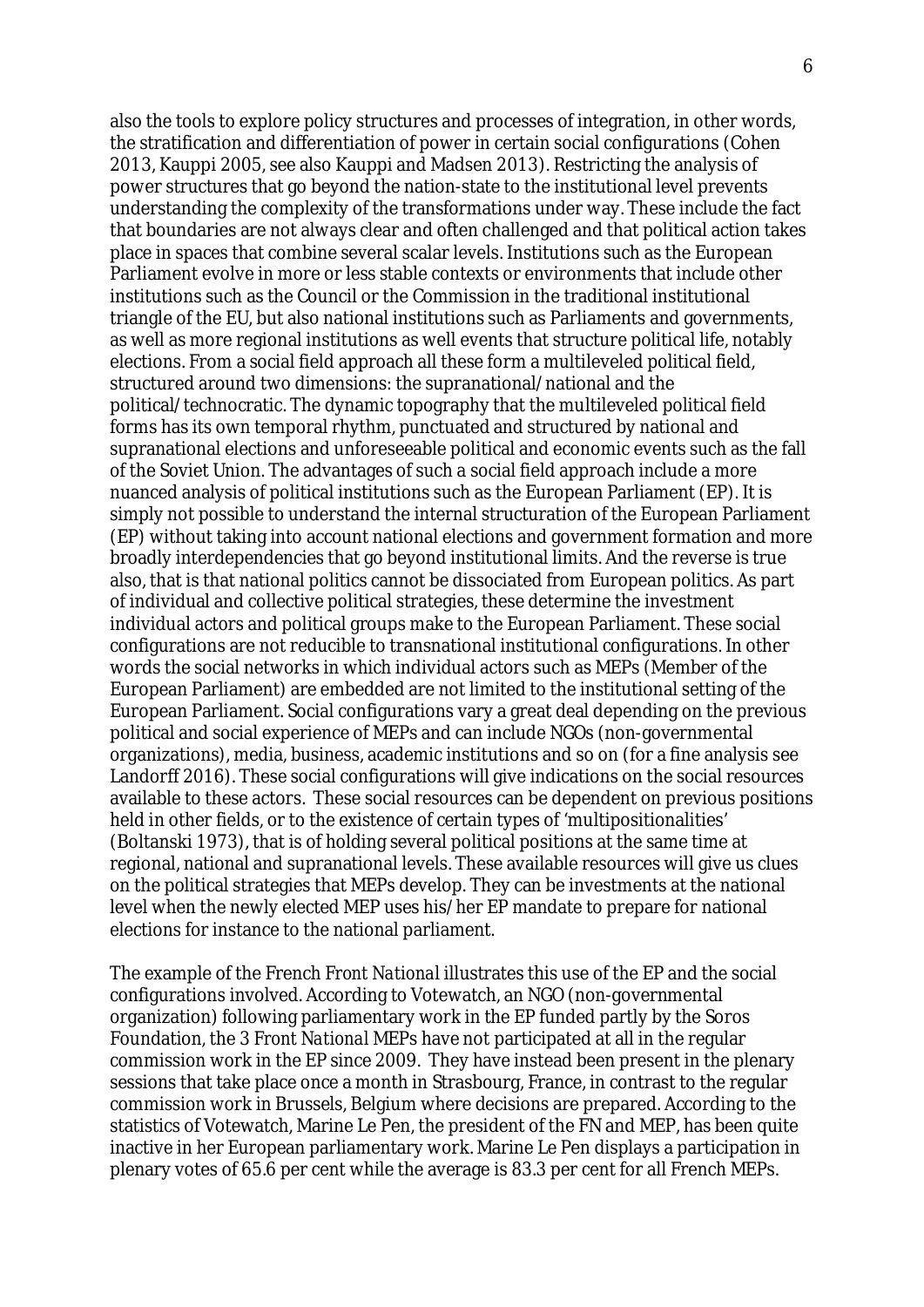This is a score that allows Marine Le Pen to stay above the 50 per cent threshold below which MEPs lose half their daily attendance allowance. Among parliamentary activities, Marine Le Pen has written 3 parliamentary questions and has intervened 44 times in plenary sessions during her five years in office. She has not produced a single resolution, report or written statement since 2009 (Barbière 2014). Marine Le Pen has used the position of MEP as a transnational power base for continuing activity at the national and regional levels. This political strategy has been rewarded at the municipal elections in 2014, making out of the FN the most popular party in France. Marine Le Pen is now aiming at the parliamentary elections in 2015. Another example of this type of use of the MEP mandate is Jean-Luc Mélenchon, charismatic leader of the extreme leftist *Front de gauche*, a record absentee as are both Jean-Marie Le Pen (father) and Marine Le Pen (daughter). During the parliamentary year 2013-14, Mélenchon had not taken part in any meetings of the EU's foreign affairs committee that meets in Brussels, of which he is a vice-president (Laurent and Létenche 2014). His most visible mode of participation in parliamentary work was sending emails as written intervention after plenary discussions in Strasbourg. These national politicians clearly use the EP as an external resource that is converted into domestic visibility and influence. Parliamentary work in the EP is non-existent. But these are clearly a very small minority as most, even Eurosceptic MEPs, take part in parliamentary work and develop their European political agendas. Le Pen and Mélenchon seem to have none.

The significance of ascendant resources in the institutionalization of the EP cannot be overemphasized. For instance, in the recent election of vice-presidents for the EP Brice Hortefeux, a former French conservative minister and protégé of former President Nicolas Sarkozy, was not elected to the post. According to one MEP 'Everyone knows that he is not the most assiduous and the most hard working. In (the European, NK) Parliament, it is not his former position as a (national, NK) minister that will protect him. He is not particularly popular in (the European, NK) Parliament. He is not particularly invested. His fellow members know that.' (*Le Monde* 2014, my translation) Numerous other MEPs, such as Joseph Daul from the conservative UMP, have invested heavily in work in the EP. Daul has used his considerable political experience in agriculture to climb the political ladder in the EP, converting these political resources into parliamentary work in the EP.

Analysing the EP as a transnational social field requires then analysing social resources that are both endogenous and exogenous to the institution, and mapping the transformations in the political value hierarchies in the Parliament, that is what kinds of resources are more valued than others. This will enable the scholar to see how actors succeed or fail to convert different types of resources (endogenous/exogenous, economic, political etc.). This requires that inside the institution itself the roles of different political groups and the European Parliament committees, for example, or the European Parliament's *rapporteurs*, be analysed in a multidimensional context. A social field analysis also requires exploring the development of political positions and discourses, as well as political debate in relation to the positions of MEPs and their evolution. Differentiation and stratification lead to the historical formation of dominant discourses and policy positions inside the institution. These social processes take place in complex evolving transnational social fields that encompass several institutions and spheres of social action at both transnational and national levels. Scholars who approach the EP as a closed institution will not perceive the complex interlocking relationships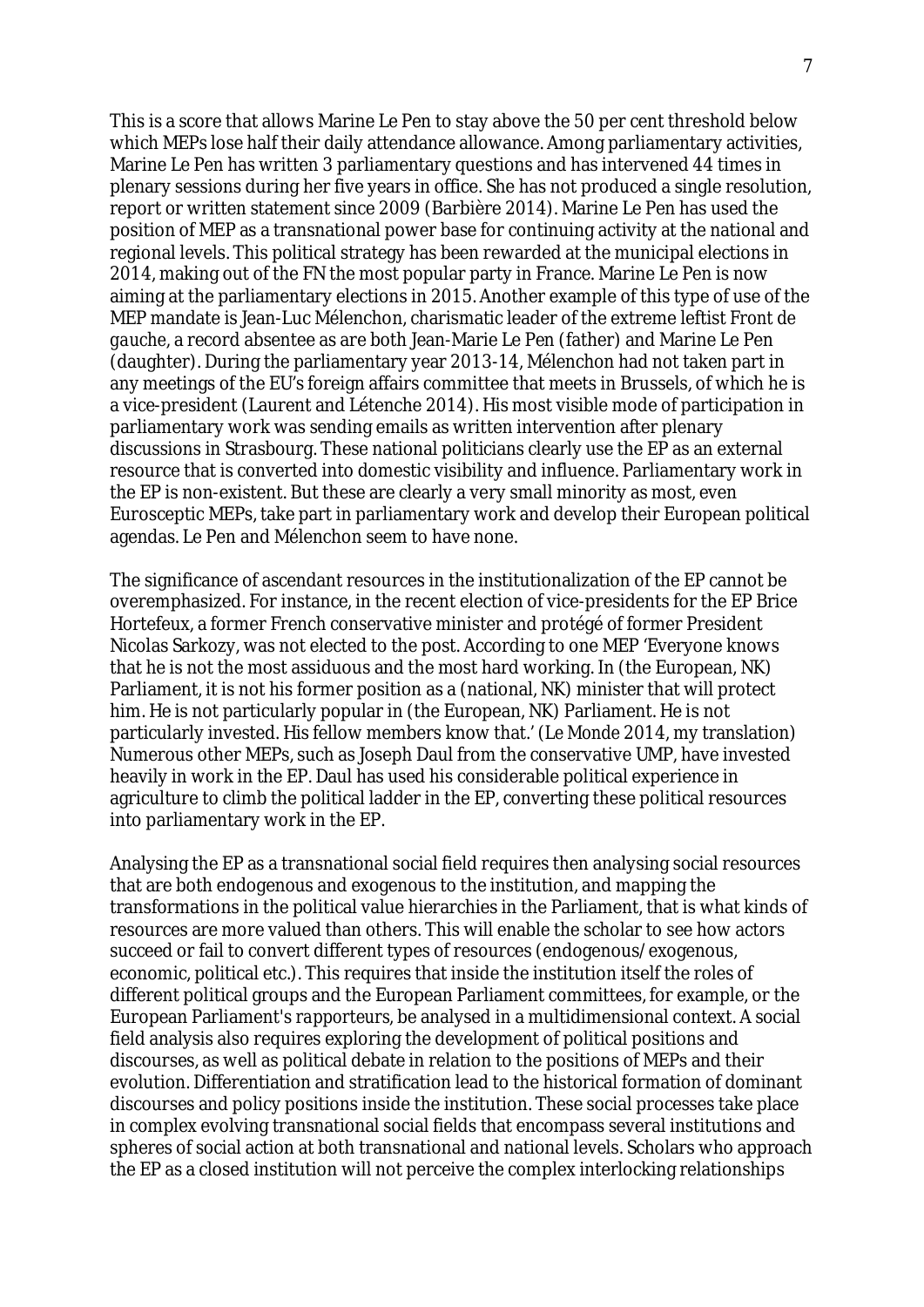between European institutions and national institutions. These are, however, determining in understanding the actions of politicians and the distribution of power.

According to the official rhetoric of the EU the European Parliament is a unique political experiment in the history of the world and one of the brightest achievements of European integration. Its members are elected by direct suffrage from the European Union member states. It is, of course, a paradox that while the European Parliament has gained political power, especially through the Treaty of Lisbon, it is still relatively weak compared to the European Commission and the Council (see Goetze and Rittberger 2010). Not well known among the voters, it is often undervalued by leading politicians.

Over the years, the European Parliament has come to represent to some politicians a credible alternative political career to the traditional national or regional political careers. For example, in France, female politicians have used the European Parliament elections to integrate into the national political system (Kauppi 2005, Beauvallet and Michon 2010). Less publicly recognized and socially regulated than domestic institutions, the European Parliament has offered leading socialist politicians like French President François Mitterrand a way to reward ambitious, young female politicians while avoiding a rebellion against party leadership by male politicians. To provide places for female politicians in the European Parliament and not in the lower chamber of parliament or the National Assembly was for Mitterrand a way to satisfy both groups. But as the saying goes, what is thrown out of the window comes back in through the main door. It is no coincidence that Jacques Delors' daughter Martine Aubry led the Socialist Party in 2008, and that several prominent socialist politicians with experience in the European Parliament today such as Elisabeth Guigou are women. Regional and local politicians have also benefited from the development of the European Parliament. The European Parliament provides them a way to bypass the national political center and its power structures and to use the EU's economic and political tools such as the Structural Funds to further their careers. This is the case in France, but even more so in federal states such as Germany. Some of the local and regional politicians' career strategies have been convergent with the European Union's attempts to create, in the name of the principle of subsidiarity (decision-making should always be as close as possible to the citizens), efficient 'Euroregions' (uniting regions from different memberstates) that support Brussels' tug of war with Member States. The third group, which has benefited from European integration is composed of politicians from extremist parties. French *Front National* founder Jean Marie Le Pen has been sitting in the European Parliament since 1984, using this as a supranational base for his national political game. Without the EP the extreme right in France would have been unlikely to become the most popular party in October 2013.

Though EP elections are still regarded by the political establishment and the scholarly community as second-class elections (Reif and Schmitt, 1980), they have a significant impact on the long-term development of national and European politics (see here Kunz 2013). It would be more accurate to say that the EP elections may be second-class for first-class parties (large parties that participate in government) but they are certainly first-class elections for second-class parties. Without this largely neglected use of the EP, that is, how the EP has saved and even favored European extremist political parties, it is impossible to understand the policies of the EU and its Member States today when farright parties are becoming more popular in France, Belgium, the Netherlands, Hungary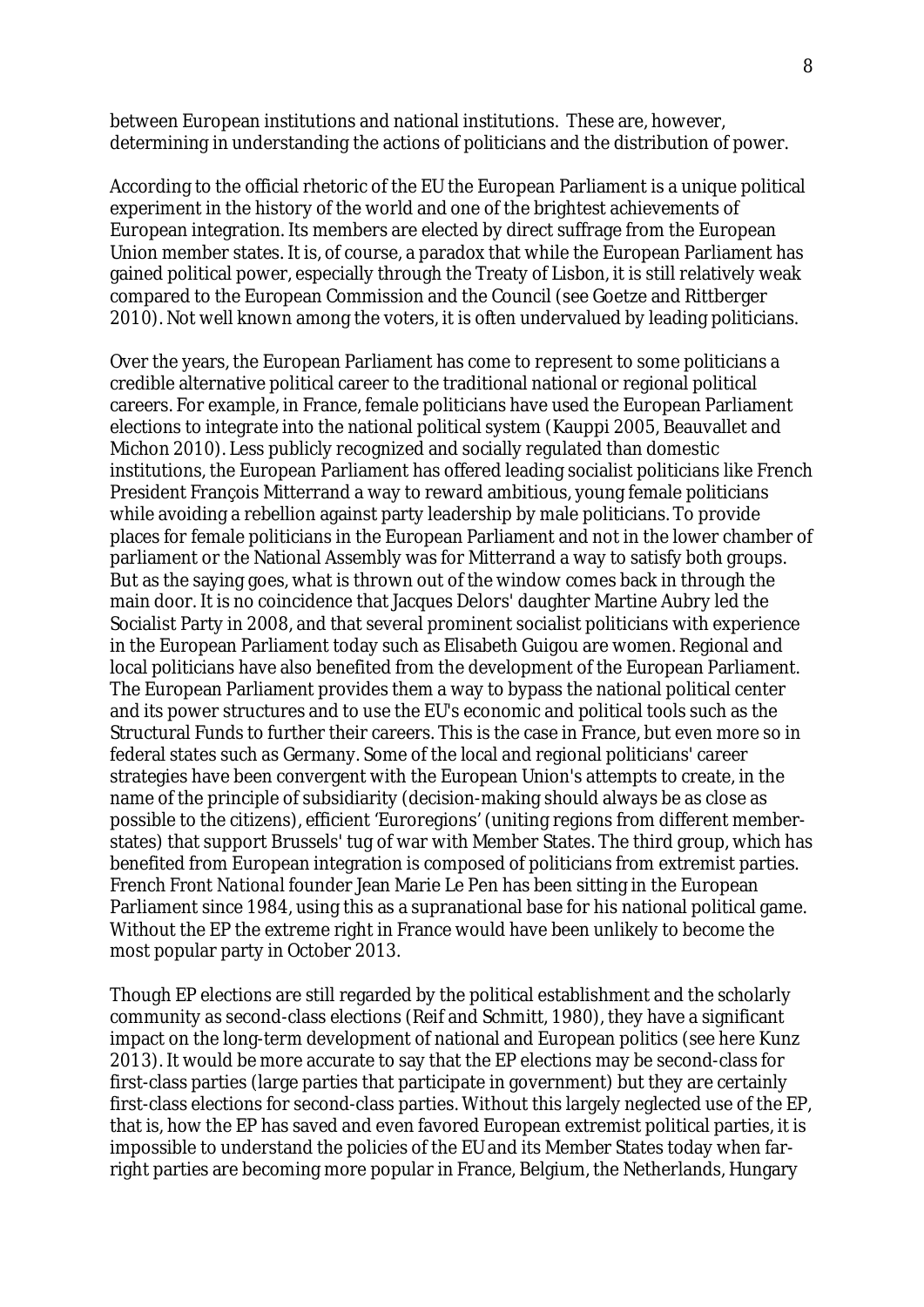and other European countries. One could even argue that the normative classification of EP elections as second-class elections and as such not worthy of the same political and scholarly attention as first-class elections (elections to the lower chamber and presidential elections essentially) has prevented scholars, politicians and the public from detecting crucial longer term political dynamics in European societies and the role of the EP in these. The scholarly and lay ontology according to which Europe is 'out there' and politics 'in here' has also contributed to this blindness. In reality, the two spheres are intertwined in complex ways that require a transnational social field approach to disentangle.

The effects of European integration occur as transfers or better translations of institutions and practices into domestic political and administrative fields. It is a complex process that has been documented in numerous studies (see for instance Radaelli, 2003). But it also involves less studied and publicized movements in the other direction and the constitution of hybrid transnational social fields. Symbolic and discursive effects, how formal changes are interpreted and used, vary depending on power relations and opportunity structures. The political value of the European Parliament varies from country to country and from party to party. In general, politicians from smaller member states such as Finland appreciate more the EP than do politicians from large member states such as Britain or France. This means that in some member states the European Parliament's political value is quite high and working there is considered as being a good investment for an ambitious politician. Traditionally, French politicians have been sceptical of the European Parliament (see Kunz 2013). This attitude resonates with the official French intergovernmentalist position in European politics, that is the position according to which European integration should be an issue decided by European governments instead of civil society, citizens or parliamentarians.

The proportional representation of European elections in all EU member-states favors smaller parties. Thus, political movements such as the far-right *Front National* (FN) have been well represented in the European Parliament. It is no exaggeration to say that without the European Parliament, it probably would not even exist today as a political force. The European Parliament has provided the *Front National*, and for left-wing movements such as the Trotskyist *Lutte Communiste révolutionnaire* (LCR) and the *Front de gauche* led by Jean-Luc Mélenchon, a transnational base from which they have been able to continue their political activity. This example shows that European integration is not free of contradictions, as all of these extremist parties are fiercely anti-European, but are still represented in the European Parliament.

The key question is how individual politicians and political groups take advantage of European integration, of its institutions and policies and the opportunities that are presented to them. "Use" is defined very broadly, mostly instrumentally. It is understood as practices related to the development of careers and groups of politicians specialized in European politics. The connection between political institutions and individuals is crucial as it brings together individuals with the constitution of policies. The aim of social field analysis is to analyze the positive or negative correlations between these different levels, the resources that are legitimized/delegitimized, new power structures and, ideally, to find causal connections between individuals, groups, and policies. The latter part of the study is, of course, the most challenging.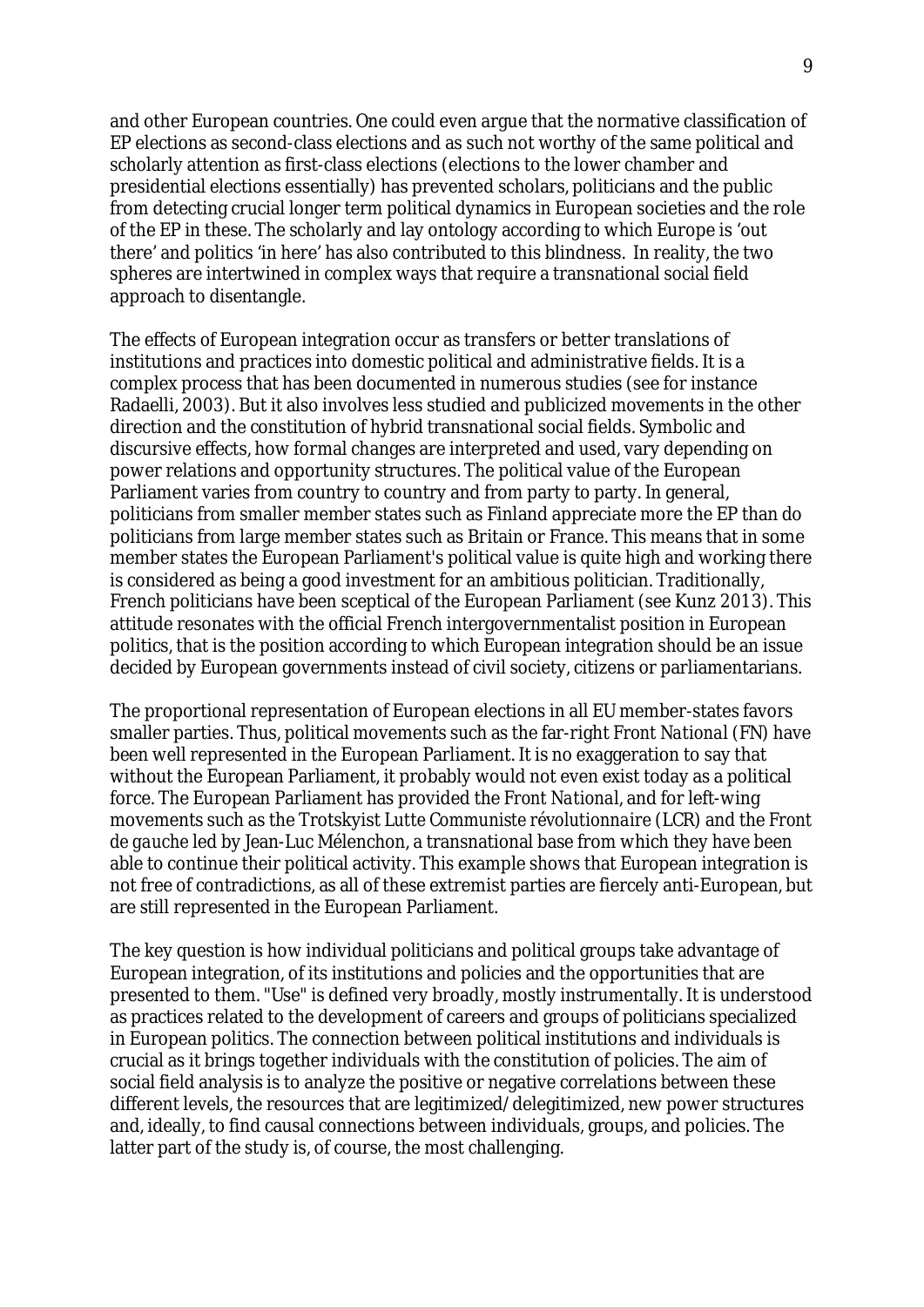If we start from individuals, the key is what kind of features are statistically typical of certain political groups that operate in European institutions or their vicinity. Age groups in the European Parliament can be separated from each other in terms of how long they have been members of the House (see for instance Scarrow 1999). French MEPs typically invest weakly in the Parliament. With regard to the second level, the research can explore which groups are using power in certain institutions or, in certain parts of the institution. For the European Parliament this would require studying, for example, the changing role of political groups such as the conservative EPP (European Peoples' Party) that is with the S&D (European Socialists and Social-Democrats) the largest party in the EP. Scholars have studied the formation of the cabinets in the European Commission (Egelberg 2013) and the characteristics and resources of European Parliament's committee chairmen (Beauvallet and Michon 2010). The third level of analysis aims to integrate social background and policy outputs. Research in this area is still nearly non-existent.

Researchers have studied these issues using primarily three complementary research methods. The first is quantitative and concerns the social groups such as the European Parliament's or the European Commission's members (Ross 1995, Page 1997, Georgakakis 2012). This approach can lead to so-called prosopografic studies of collective life in the European Parliament. Another study technique is interviews. The purpose of the interviews is to fine-tune the quantitative data by adding a subjective dimension to the research. The third approach is discursive and aims to analyze the official documents and policy statements. Ideally, the research process is characterized by the constant movement between quantitative and qualitative, statistical and numerical methods more widely and individuals to positions, discourses and institutional structures. The fourth dimension is historic. This is difficult to take into account because the systematic gathering of information can be virtually impossible, or because the information is not available or its collection would take too much time. Most of the research is therefore not diachronic but synchronic. This is of course a major drawback because the EU's institutional development and the understanding of its dynamic topography is crucial to the analysis of political institutions, power structures and practical dimensions.

French political sociologists Beauvallet and Michon's research focuses on the professionalisation of the European Parliament (Beauvallet and Michon 2010). More institutional studies are those of Costa, Navarro and Scarrow (Costa 2001, Navarro 2009, Scarrow 1999). Beauvallet and Michon argue that the European Parliament has become more independent in relation to other political institutions in the sense that the careers in the European Parliament have become more dependent on resources accumulated in the European Parliament (a similar examination can be found in Kauppi, 2005, 2010). By this they mean resources such as seniority (experience), social capital, and knowledge. Seniority refers to the fact that the candidates are close to the top of the European Parliament Bureau, committee or political group or the presidency are not beginners, but they have significant experience in working in the institution. They have internalized the institution's culture and developed a political role as the institution's representatives ('institutional charisma'). Social capital refers to connections and networks. One must know the right people and be known by others, an in-group member. Expertise is recognized competence in a specific area that is relevant to the functioning of the European Parliament. Political work in the European Parliament is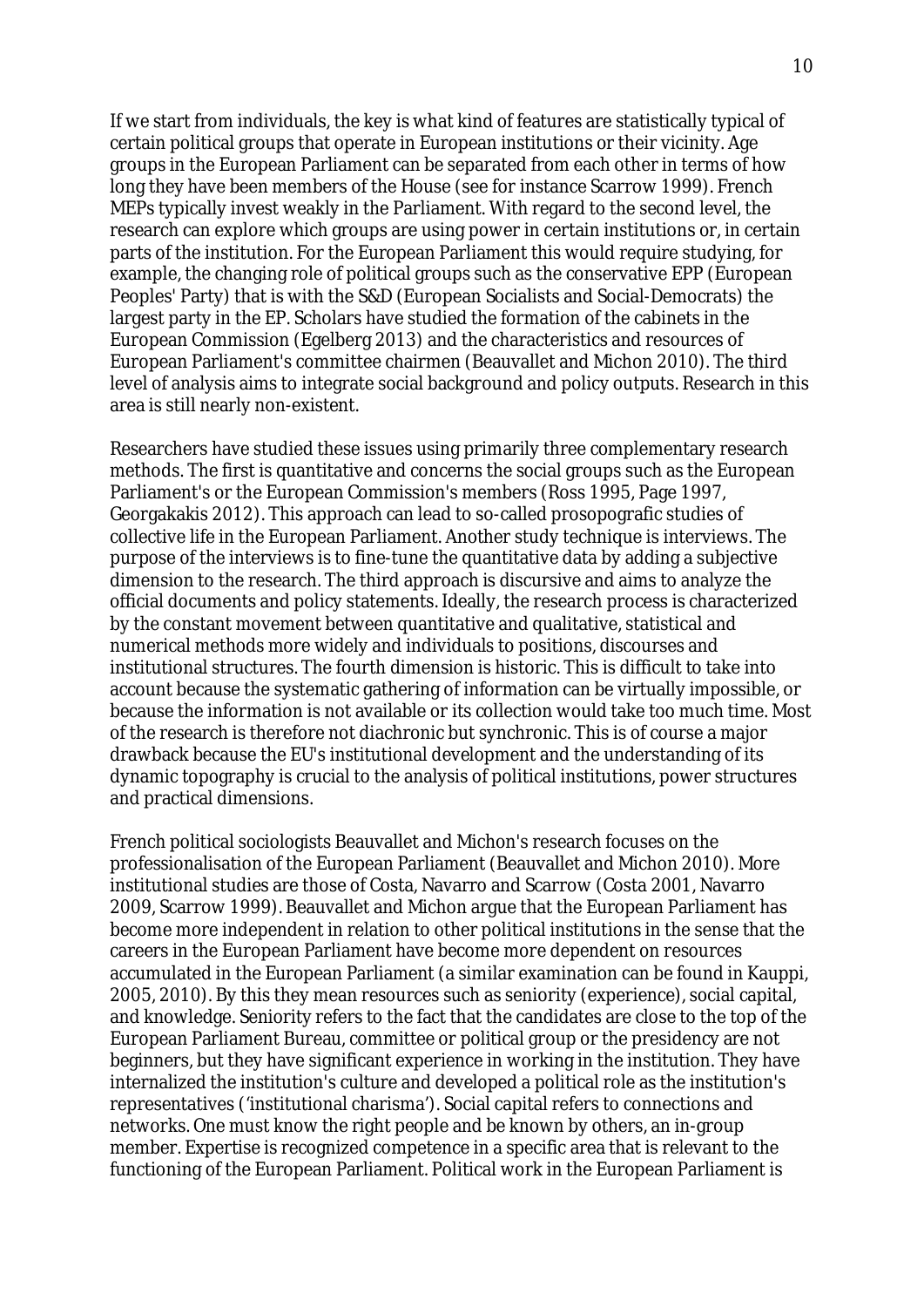very technical, and may be related to the environment or human rights, for example. One must be able to operate in English, French and some other European languages. In practice, English and, to a lesser extent, French are the working languages of the European Union institutions. Of course, less commonly used languages such as Finnish language knowledge can be of considerable advantage in certain circumstances. For Beauvallet and Michon these resources are necessary for leadership positions in the European Parliament. In this sense, since the first direct elections in 1979 the history of the European Parliament can be seen as being a history of the stratification of social resources: the value of the above-mentioned social resources has risen relatively more than social resources that are linked to social configurations external to the institution (ministerial and national parliamentary experience for instance).

Beauvallet and Michon explore the value of exogenous resources such as national political experience. To simplify if in the 1980s exogenous resources such as experience in national government were the condition for political success in the European Parliament, twenty years later they had lost their value. In the 1980's many highly positioned MEPs had earlier national parliamentary experience and had been ministers in government. They were elite members of the national political systems of the member-states. In the French case, this meant integration in political institutions in the capital Paris, the only place that had real meaning for politicians. For French politicians election to the European Parliament was not valued, as was considered as being somewhere between that of a regional councillor and national deputy. It was not a viable career move and was therefore less valuable than election to the National Assembly. In other words, since 1979, when members of the European Parliament were first elected by direct popular vote, the relative value of exogenous resources for political careers in the European Parliament has dropped while the value of some endogenous resources has increased. For example, 45 per cent of the first term (1979-1984) MEPs had experience in the national parliament or in government. Twenty years later, for fifth term (1999-2004) MEPs the figure had dropped to 28 per cent. This differentiation process has been concomitant with the uneven growth of the European Parliament's political power in relation to other EU institutions, mainly the European Commission but also the Council of Ministers. In particular, thanks to the Treaty of Lisbon (2009) the European Parliament is poised to play a central role in the democratic development of the European Union.

Although abstention in European elections is still relatively common, many see the European Parliament as representing the ordinary citizens while the Commission is a supranational bureaucracy and the Council a collection of National Ministers. This symbolic dimension is important as the European Parliament may present itself as the representative of ordinary Europeans. Other transformations indicated by Beauvallet and Michon include significant changes in the practices of parliamentary work. As MEPs remain in office for a longer than before, institutions and routines are stabilized. The European Parliament has also become more international as a growing number of MEPs have studied abroad and are fluent in several languages, and includes more women MEPs than ever before (see also Landorff 2016).

Several researchers have made similar structural studies of the European Commission and the European Court of Justice. Page's work is a fundamental sociological study of the European Commission officials and their social characteristics in different parts of the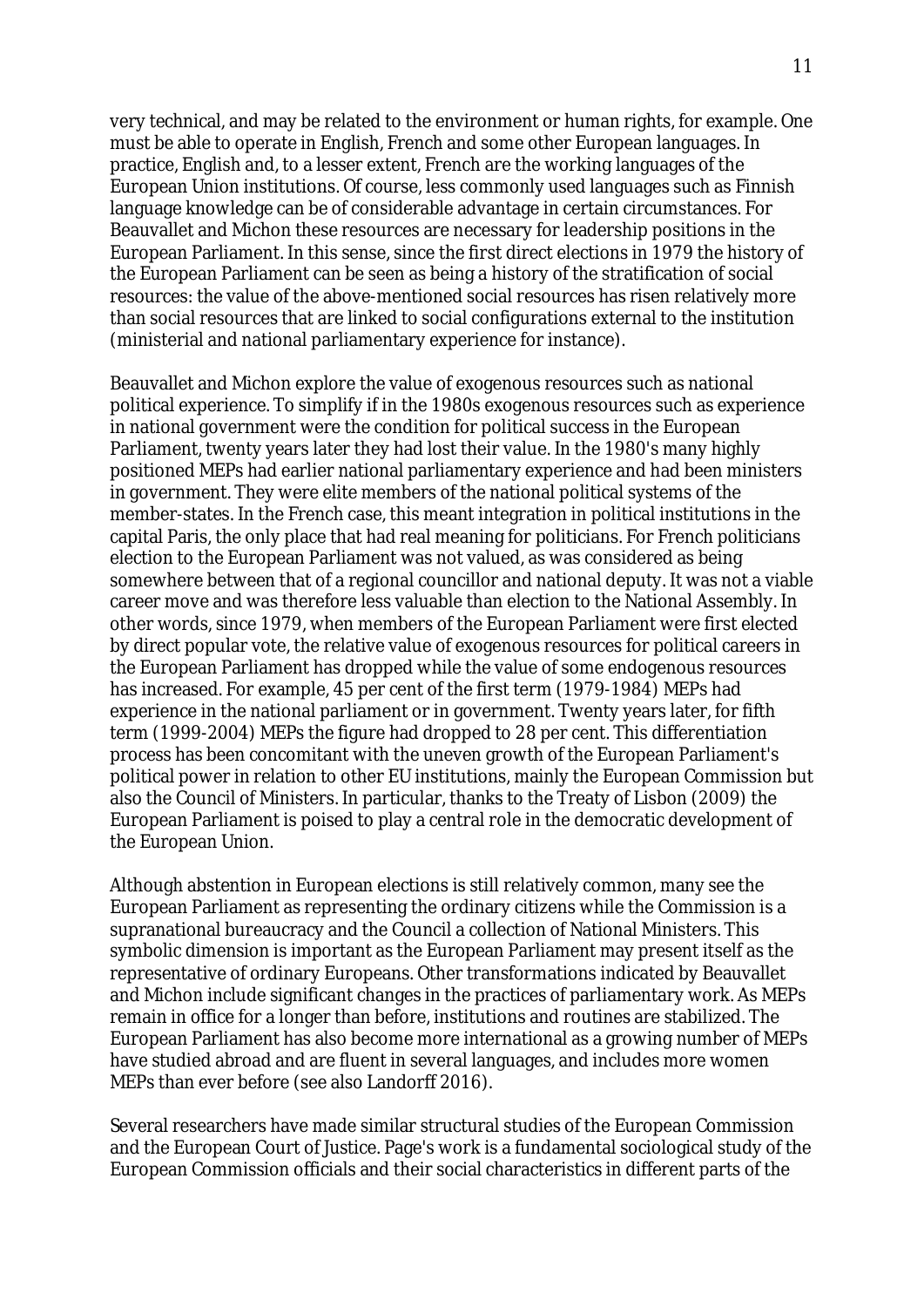administration (Page 1997). Applying a social field approach, Madsen's work focuses on the Court of Justice lawyers, their backgrounds and the networks that control the supranational legal game (Madsen 2011b). Using as his starting point Bourdieu's work on the French state nobility, Mangenot has studied of the French elite school ENA (Ecole nationale d'administration), its transfer from Paris to Strasbourg and how this move has exacerbated tensions between the national and the international in the French political class (Mangenot 1997). These studies provide us with important information on how political careers integrate and change the political power structures and institutions of the European Union and the European nation-states. These studies show that a separate European political class does not exist for the simple reason that political careers combine many institutional spheres vertically at the national and supranational level (the local/regional council, the National Parliament, the Senate, the government, political party organization, the European Parliament, the European Commission, and so on), as well as horizontally or sectorially (academia, government, finances, and so on). Heterogeneity is still so high that a strong sense of exclusive common interests has not been able to develop, although some groups, such as the European Commission officials defend the EU's achievements out of official duty. In this sense, they form the vanguard. But the defense of those interests does not necessarily mean that these officials would all have the same 'European identity', that they would have swapped their national identities for a European identity.

#### Conclusion

Exploring transnational structuration processes has provided an opportunity to extend Bourdieu's field approach. Transnational social fields are not reducible to institutional or organisational structures. In contrast to institutional approaches they enable a more holistic analysis of institutions. In the case of the European Parliament this means an analysis of the social configurations in which individuals are embedded and the social resources they have access to. I have tried to show that the process of European regional integration as social field formation and collective action involving stratification (some social resources and values gain more power than others) and differentiation (institutional differentiation is a form of social differentiation) deepens our understanding of its social dynamics. The European Parliament is an example of how social field structuration shapes hierarchies, practices and resources, as well as the interactions between individuals, groups and political institutions. A Bourdieu-inspired political sociology perspective also reveals the hidden deep structure that is tied to social resources, which (re)produce inequality between groups and individuals. Social resources are unevenly distributed. The effects of this deep structure on policy outcomes should be promptly investigated.

A field approach also enables to develop a more nuanced analysis of the agents of these transformations. Is a unified political class with a uniform political and economic outlook developing in Europe? As I hope to have shown the importance of endogenous resources in EU institutions such as the EP may prevent the formation of a homogeneous European political class as each sub-group seeks to protect its resources and obstruct the development of common resources, thereby sharpening institutional differences between the EP, the Council and the Commission. More research is needed to explore how transnational groups manage to increase their power, to create common interests and a subjective sense of membership and how this process is linked to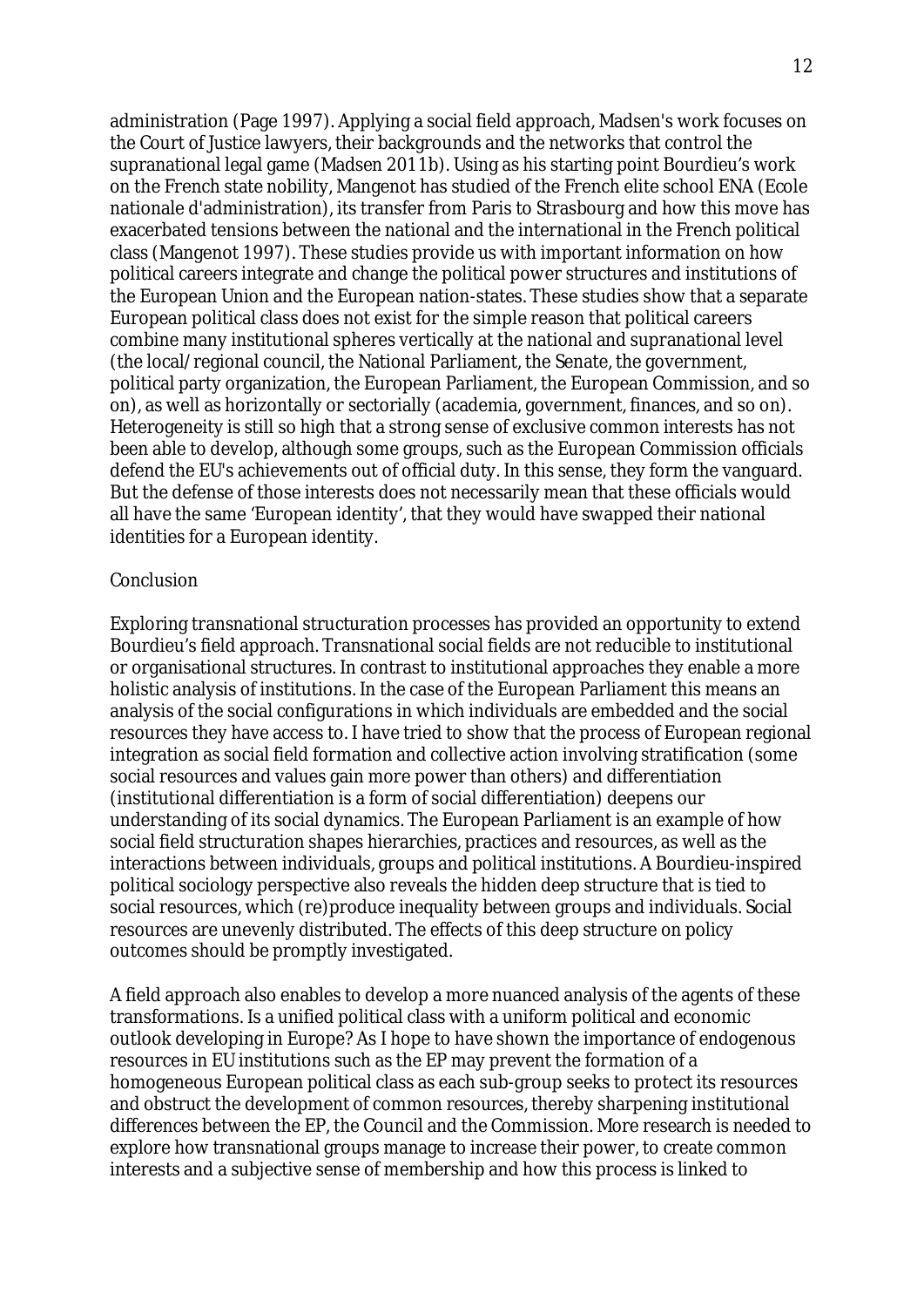transformations in global governance, in particular private power users such as lawyers and law offices, security experts and actors in the financial world. From this point of view, the EU is a player in a wider political and economic game whose rules are set in part elsewhere.

An approach in terms of transnational social fields sustained by sociological concepts such as differentiation and stratification helps us understand the development of power resources in supranational institutions such as the European Union and the formation of power structures beyond the nation-state. Concepts such as field and strategy are useful when trying to make sense of political and economic development that go beyond the nation-state and in a longer historical perspective. This approach has its challenges, and should be developed in two ways. The first one is the interaction of different temporal changes. Institutions and social fields are in a dynamic interaction in more or less volatile environments. Simultaneous analysis of a number of contradictory changes is difficult. Historical processes are never clear-cut. The second challenge is going to be the systematic collection of historical information on politicians, institutions and discourses in Europe.

# Bibliography

Ansart, Pierre (1990) *Les sociologies contemporaines*. Paris: Le Seuil.

Barbière, Cécile (2014) Les politiques attaquent Marine Le Pen sur son absentéisme. Available at htpp://euractiv.fr, accessed June 25.

Beauvallet, Willy and Michon, Sébastien (2010) 'Professionalization and Socialization of the Members of the European Parliament', *French Politics* 8/2: 145-165.

Beck, Ulrich, Giddens, Anthony and Lash, Scott (1994) *Reflexive Modernization. Politics, Tradition and Aesthetics in the Modern Social Order*. Cambridge: Polity Press.

Berger, Peter ja Luckmann, Thomas (1966) *The Social Construction of Reality*, Harmondsworth: Penguin.

Bigo, Didier (2013) 'The Transnational Field of Computerised Exchange of Information in Police Matters and its European Guilds', in Kauppi and Madsen (eds), 155-182.

Boltanski, Luc (1973) 'L'espace positionnel: multiplicité des positions institutionnelles et habitus de classe', *Revue francaise de sociologie* 14/1: 3-26.

Bourdieu, Pierre (1982) *Les règles de l'art. Genèse et structure du champ littéraire*. Paris: Seuil.

Bourdieu, Pierre (1989a) *La noblesse d'état. Grandes écoles et esprit de corps*. Paris: Minuit.

Bourdieu, Pierre (1989b). Social Space and Symbolic Power, *Sociological Theory* 4: 14- 25.

Bourdieu, Pierre (1990) 'Les conditions sociales de la circulation internationale des idées', *Cahiers d'histoire des littératures romanes*, 1-2.

Bourdieu, Pierre (1998) *Contre-feux 1*. Paris : Liber, raisons d'agir.

Bourdieu, Pierre and Jean-Claude Passeron (1968) *Le métier de sociologue*. Paris : Mouton/Bordas.

Bourdieu, Pierre and Loïc Wacquant (1990) *An Invitation to Reflexive Sociology*. Chicago : University of Chicago Press.

Büttner, Sebastian and Mau, Steffen (2014) 'EU-Professionalismus als transnationales Feld', *Berliner Journal für Soziologie*, 24/2 : 141-167.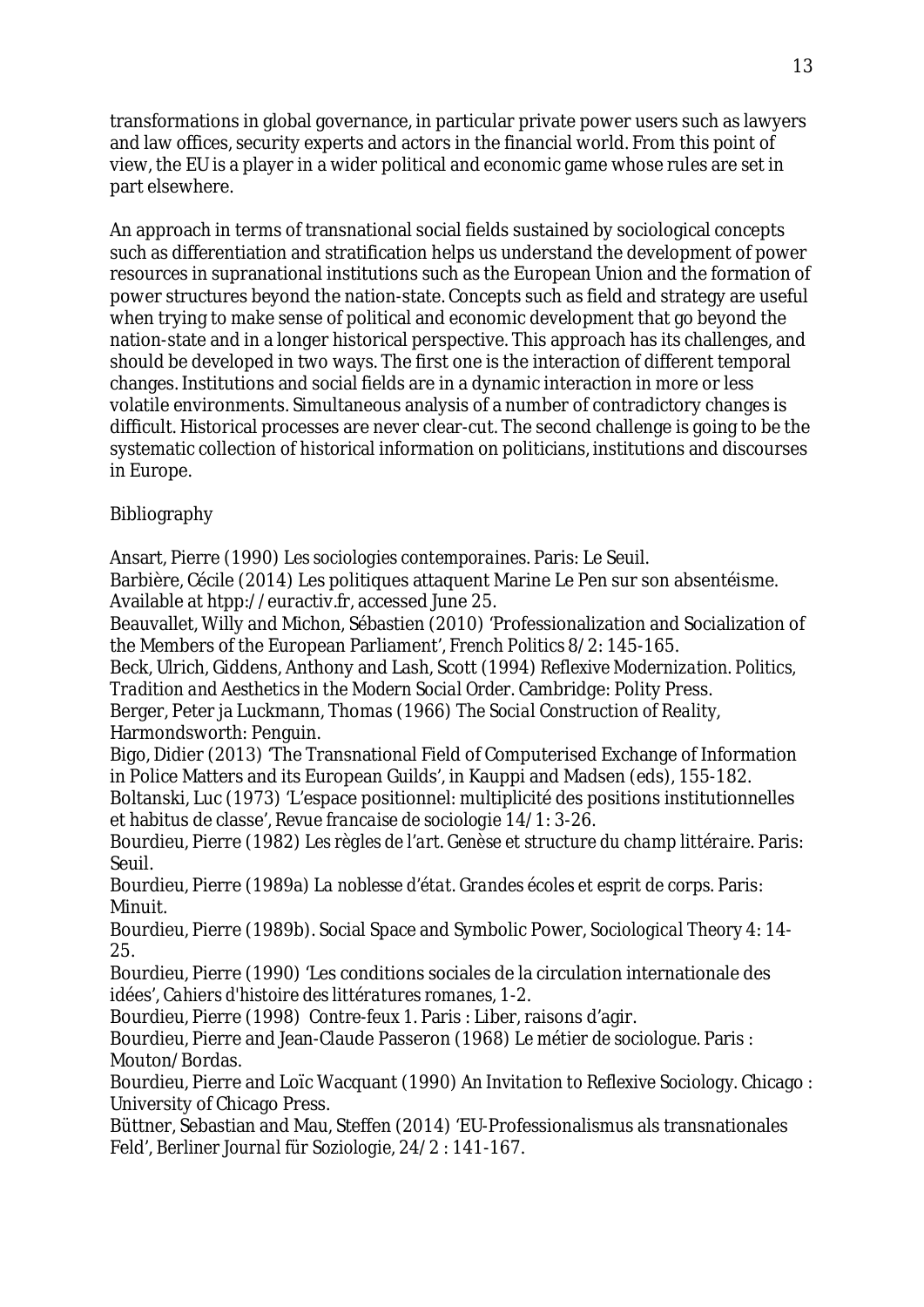Costa, Olivier (2001) *Le parlement européen, assemblée délibérante*, Brussels: Editions de l'Université de Bruxelles.

Cohen, Antonin (2013) 'The Genesis of Europe: Competing Elites and the Emergence of a European Field of Power'. In Kauppi and Madsen (eds.).

Dahl, Hans F. (1984) 'Those Equal Folk', *Daedalus,* 113/1: 93-107.

Daloz, Jean-Pascal (2013) *Rethinking Social Distinction: From Theoretical to Comparative Perspectives*. Basingstoke: Palgrave MacMillan.

Dezalay, Yves and Garth, Bryant (2013) 'Elite European Lawyers? The Common Market as New Golden Age or Missed Opportunity', in Kauppi and Madsen (eds), 121-152.

DiMaggio, Paul, and Powell, Walter (1991) (eds) *The New Institutionalism in Organizational Analysis*. Chicago: University of Chicago Press.

Egeberg, Morten (2013) 'The European Commission', in Michelle Cini and Nieves Perez-Solorzano Borragan (eds) *European Union Politics*. Oxford: Oxford University Press, 129-141.

Eriksson, Johan (1999) 'Observers or Advocates? On the Political Role of Security Analysts', *Cooperation and Conflict,* 34/3: 311-330.

Favell, Adrian and Guiraudon, Virginie (2011) (eds) *The Sociology of the EU*, Basingstoke: Palgrave Macmillan.

Fligstein, Neil and McAdam, Doug (2012) *A Theory of Fields*. Oxford: Oxford University Press.

Georgakakis, Didier (2012) (ed.) *Le champ de l'eurocratie*. Paris: Economica.

Gerth, H.H. and Mills, C.W. (1991 (1948)) (eds.) *From Max Weber: Essays in Sociology*. London: Routledge.

Goetze, Stefan and Berthold Rittberger (2010) A Matter of Habit? The Sociological Foundations of Empowering the European Parliament, *Comparative European Politics* 8**,** 37–54.

Guilhot, Nicolas (2010) (ed.) *The Invention of International Relations Theory. Realism, the Rockefeller Foundation, and the 1954 Conference on Theory*. New York: Columbia University Press.

Haas, Ernst B. (1958) *The Uniting of Europe: Political, Social, and Economic Forces, 1950- 1957*. Notre Dame: University of Notre Dame Press.

Habermas, Jürgen (1976) 'Tieto ja intressi', in Tuomela, Raimo and Patoluoto, Ilkka (eds). *Yhteiskuntatieteiden filosofiset perusteet: Osa I.* Helsinki: Gaudeamus, 118–141. Heilbron, Johan, Guilhot, Nicolas, Jeanpierre, Laurent (2008) 'Toward a Transnational History of the Social Sciences', *Journal of the History of the Behavioral Sciences,* 44/2: 146-160.

Hix, Simon and Bjorn Hoyland (2011) *The Political System of the European Union*, 3rd edition, Basingstoke: Palgrave Macmillan.

Häkli, Jouni and Kallio, Kirsi Pauliina (2014) 'The Global as a Field: Children's Rights Advocacy as a Transnational Practice', *Environment and Planning D: Society and Space* 32/2: 293–309.

Iriya, Akira and Saunier, Pierre-Yves (2009) (eds) *The Palgrave Dictionary of Transnational History from the Mid-19th Century to the Present Day*. New York: Palgrave Macmillan.

Kant, Emmanuel (1988/1798) *Le conflit des facultés en trois sections*. Paris: Vrin. Kauppi, Niilo (2005) *Democracy, Social Resources and Political Power in the European Union*, Manchester: Manchester University Press.

Kauppi, Niilo (2010) 'The Political Ontology of European Integration', *Comparative European Politics,* 8/1: 19-36.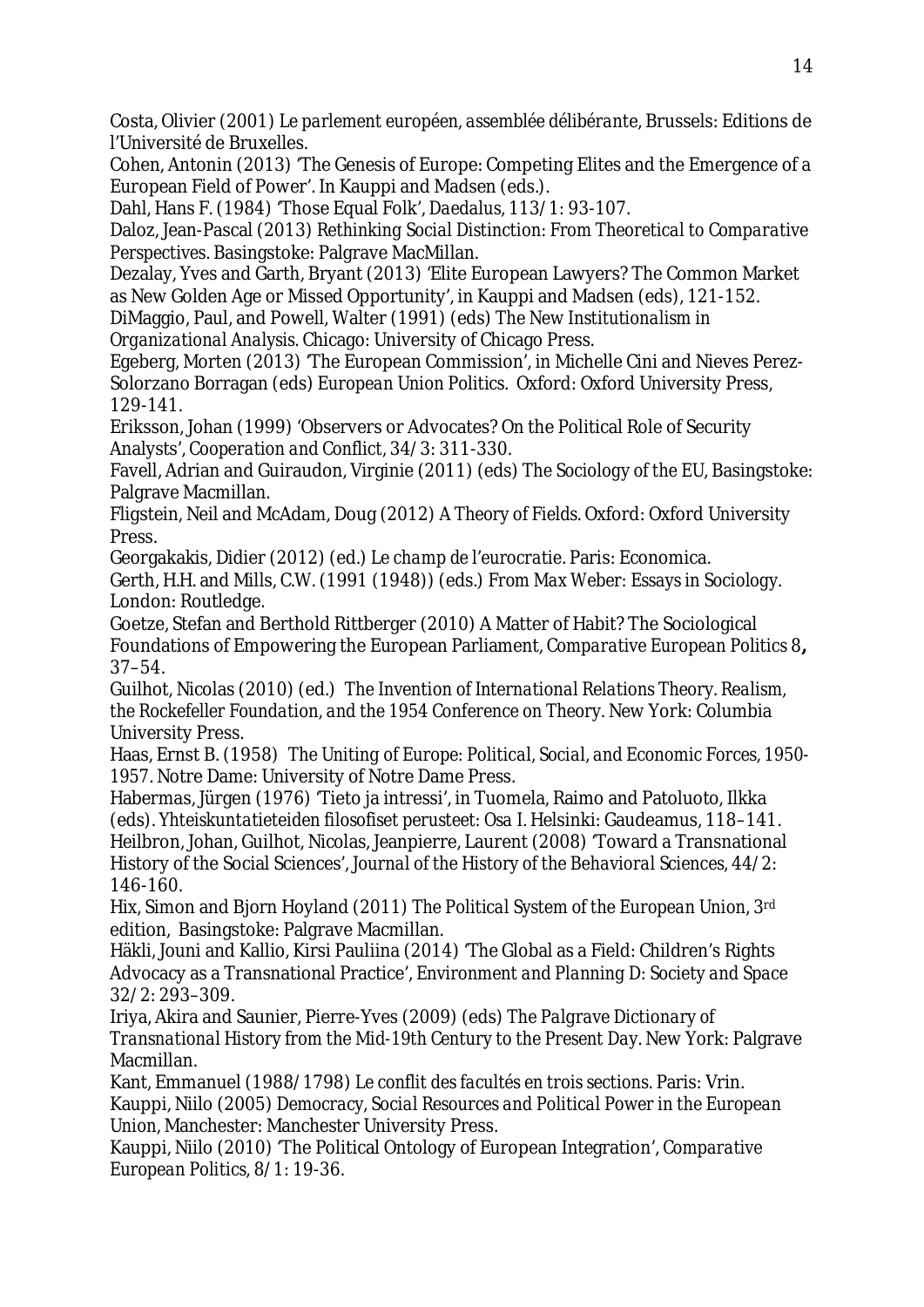Kauppi, Niilo (2013) (ed.) *A Political Sociology of Transnational Europe*. Colchester: ECPR Press.

Kauppi, Niilo and Mikael Rask Madsen (2013) (eds.) *Transnational Power Elites. The New Professionals of Governance, Law and Security*. Abingdon: Routledge.

Kull, Michael (2014) *European Integration and Rural Development. Actors, Institutions and Power.* Farnham: Ashgate.

Kunz, Yoav Shemer (2013) 'The "Back Door" to National Politics: The French Greens and the 2009 European Parliament Elections', in Crum, Ben and Fossum, John Erik (eds) *Practices of Inter-Parliamentary Coordination in International Politics,The European Union and Beyond*, Colchester: ECPR Press, 161-174.

Landorff, Laura (2016) Intergroups in the European Parliament: Social, Informational and Political Capital of MEPs. Unpublished PhD dissertation, University of Bremen. Laurent, Samuel and Alexandre Léchenet (2014) 'Les astuces de Mélenchon pour paraître assidu au Parlement européen', *Le Monde*, April 22.

Levitt, Peggy and Schiller, Nina Glick (2004) 'Transnational Perspectives on Migration: Conceptualizing Simultaneity', *International Migration Review*, 38/145: 595–629.

Madsen, Mikael Rask (2011a) 'Reflexivity and the Construction of the International Object: The Case of Human Rights.' *International Political Sociology* 5(3): 259-75. Madsen, Mikael Rask (2011b) *La genèse de l'Europe des droits de l'homme: Enjeux juridiques et stratégies d'Etat (1945-1970)*. Tome 1, Strasbourg: Presses universitaires de Strasbourg.

Mangenot, Michel (1998) 'Une école européenne d'administration ? L'improbable conversion de l'ENA à l'Europe', *Politix,* 43: 7-32.

Mau, Steffen (2010) *Social Transnationalism: Lifeworlds Beyond The Nation-State.* Abingdon: Routledge.

MEP Ranking (2014) Available at http://www.mepranking.eu/, accessed June 25. Meyer, John (2010) 'World Society, Institutional Theories and the Actor', *Annual Review of Sociology*, 36: 1-20.

*Le Monde* (2014) 'Le PPE rejette la candidature de Brice Hortefeux à la vice-présidence du Parlement européen', June 26.

Mudge, Stephanie and Vauchez, Antoine (2012) 'State-building on a Weak Field. Law, Economics and the Scholarly Production of Europe', *American Journal of Sociology*, 118/2, 449-492.

Morin, Jean-Frédéric (2014) 'Paradigm Shift in the Global IP Regime: The Agency of Academics', *Review of International Political Economy,* 21/2: 275-309.

Navarro, Jean (2009) *Les députés européens et leurs rôles : analyse sociologique de la représentation parlementaire dans l'Union Européenne*, Bruxelles: Editions de l'Université de Bruxelles.

Page, Edward C. (1997) *People Who Run Europe*, Oxford: Oxford University Press. Radaelli, Claudio (2003) 'The Europeanization of Public Policy', in Featherstone, Kevin and Radaelli, Claudio (eds), *The Politics of Europeanization*. Oxford: Oxford University Press, 27-56.

Reif, Karlheinz and Schmitt, Herman (1980) 'Nine Second-Order National Elections: A Conceptual Framework for the Analysis of European Election Results', *European Journal of Political Research* 8: 3-44.

Ross, George (1995) *Jacques Delors and European Integration*, Oxford: Oxford University Press.

Sallaz, Jeffrey J. (2006) 'The Making of the Global Gambling Industry: An Application and Extension of Field Theory.' *Theory and Society* 35(3): 265- 297.